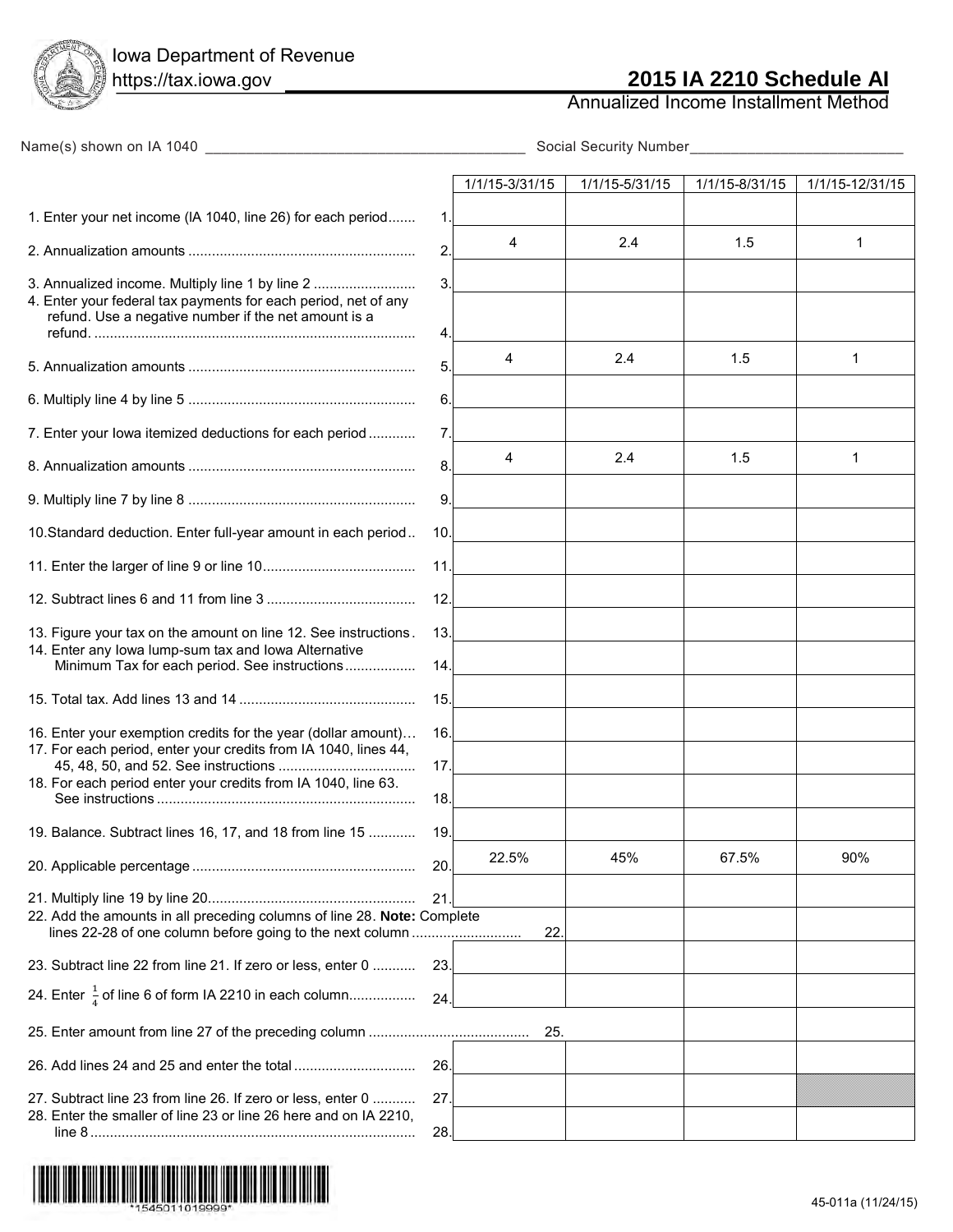## **IA 2210 Schedule AI Instructions**

You have the option of using the regular or annualized income installment method to figure your estimated tax penalty. You may be able to reduce or eliminate the amount of one or more of your required installments by using the annualized income installment method if your income varied during the year. For example, you operated a business on a seasonal basis. You must use IA 2210 and Schedule AI to figure the required installment amount to enter on IA 2210, line 8.

If you use Schedule AI for any payment due date, you must use it for all payment due dates. To figure the amount of each required installment, Schedule AI automatically selects the smaller of the annualized income installment or the regular installment (increased by the amount saved by using the annualized income installment method in figuring earlier installments).

To use the annualized income installment method, you must do all of the following:

- Complete form IA 2210 and Schedule AI. Enter the amount from each column of line 28 of Schedule AI in each column of IA 2210, line 8.
- Check the box on the IA 1040, line 74 indicating that you used the annualized income installment method.
- Include form IA 2210 and Schedule AI with your return.

**Line 1:** Figure your net income for the months shown in each column heading. Include the sum of all gross income/loss for the period minus any adjustments to income for the period.

**Line 4:** Enter your federal tax payments for the months shown in each column heading net of any refund received in the period. A net refund should be entered as a negative number.

**Line 7:** Enter your Iowa itemized deductions for the months shown in each column heading. If you do not itemize, enter zero and skip to line 10.

**Line 10:** Enter the full amount of the standard deduction for your filing status in each column, even if you itemized deductions.

**Line 13:** Compute the tax using the IA 1040 tax tables.

**Line 14:** Enter the Iowa lump-sum tax and Iowa Alternative Minimum Tax you owed because of events that occurred during the months shown in each column heading.

Figure your Iowa minimum taxable income based on your income and deductions during the months shown in each column heading. Multiply this amount by the annualized amounts shown on line 2 before subtracting the alternative minimum tax exemption amounts. See form IA 6251, Iowa Alternative Minimum Computation.

**Line 16:** Enter in each column your exemption credit amounts from form IA 1040, line 43.

**Line 17:** Enter the credits from your IA 1040, lines 44, 45, 48, 50 and 52, that you are entitled to because of events that occurred during the months shown in the column headings. Do not annualize any credit. However, when figuring your credits, you must annualize any item of income or deduction used to figure the credit. The nonresident or part-year resident credit must be computed as shown below.

Nonresident or Part-year Resident Credit: This credit must be computed on the IA 126 for each period as follows:

- 1. Figure the Iowa-source gross income less any adjustments for the period. Multiply this income figure by the number for the corresponding period on line 2 of Schedule AI and enter on the IA 126, line 26.
- 2. Enter the amount from line 3 of Schedule AI on the IA 126, line 27.
- 3. Calculate the Iowa income percentage and the nonresident/part-year resident credit percentage on the IA 126, lines 28 and 29.
- 4. Enter the tax amount for the period from line 13 of Schedule AI on the IA 126, line 30.
- 5. Add the credits from lines 16 and 17 of Schedule AI that represent IA 1040, lines 43, 44, and 45. Enter this figure on form IA 126, line 31.